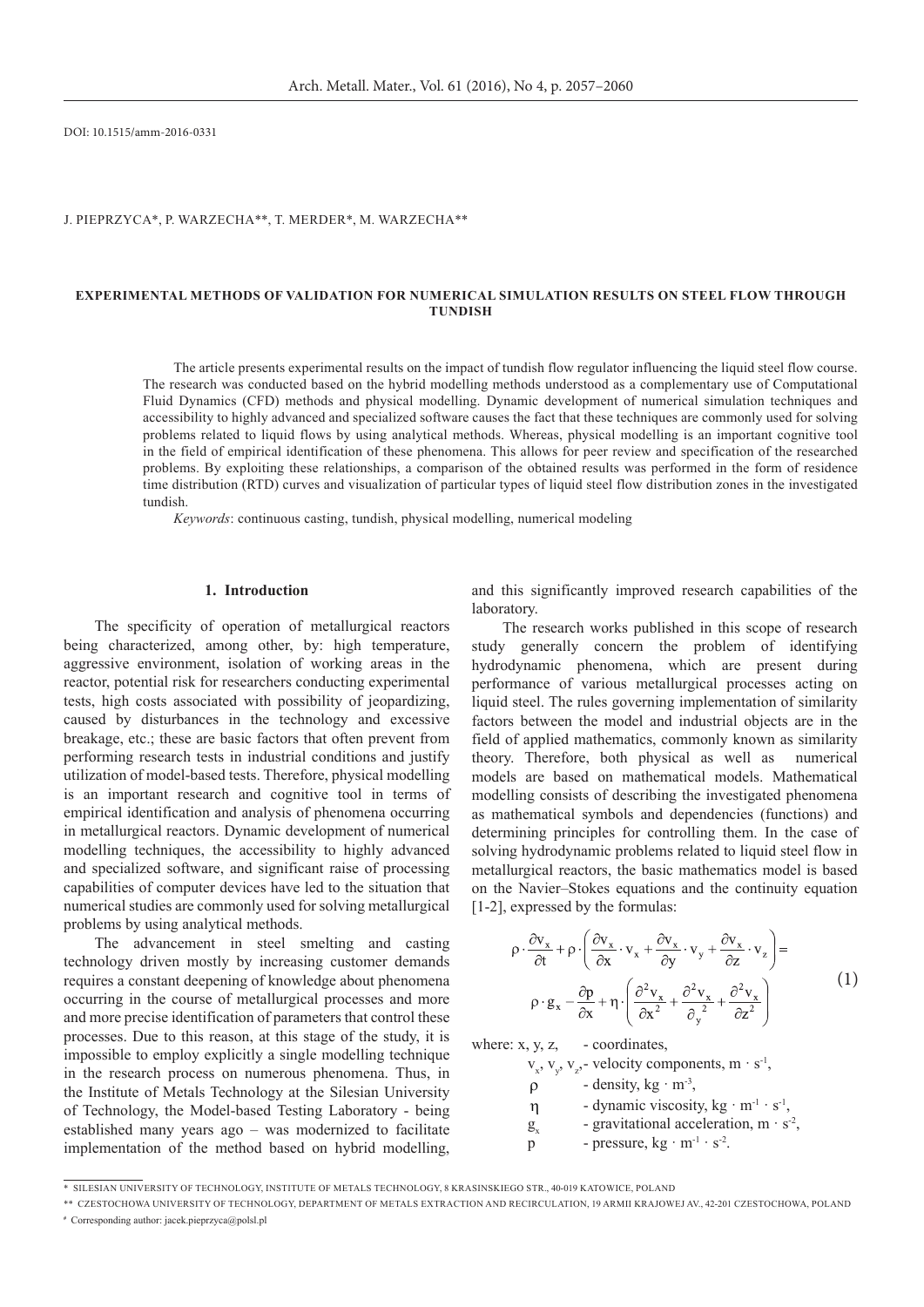$$
Q = \frac{V}{t} = const
$$
 (2)

where: Q - flow rate, 
$$
m^3 \cdot s
$$
,  
\nV - volume,  $m^3$ ,  
\nt - time, s.

The quality of mathematical models depends mainly on the accuracy and precision for determining initial and boundary conditions of the modelled process called as expressions defining the quality indicator. Therefore, the quality indicator is a measure expressed in an explicit analytical form of a specific function or functional decision-based variables. This is particularly important for constructing computational fluid dynamics codes in numerical simulations. Whereas, in physical modelling, the equation (1) is a subject of dimensional analysis based on Buckingham thesis, also known as  $\pi$  theory, which allows for determination of criteria for dynamic similarity [3]. In physical modelling of hydrodynamic phenomena occurring in the course of implementing metallurgical processes, the dynamic similarity between the model and industrial application is obtained on the basis of compatibility of values of criterion-based numbers determined for these objects.

The developed physical model of COS device is a segmentbased model. This indicates that individual components of the model are divided into segments, which means that – in terms of their functionality within the working space- they fulfil different tasks. Basic constructional elements (components) of the model are: a model design of tundish and model designs of ingots serving as main segments. Other components of the model, namely: hydraulic infrastructure, fluid reservoirs utilized as steel tundish models, control system, measuring systems, flow control devices for the model liquid, and so on, serve as auxiliary segments. The model fluid flow control device operates on the basis of automatic adjustment based on measurement data being obtained through flow meters installed at proper points in the hydraulic system. Signals that facilitate plotting RTD curves are generated by conduct meters, mounted at relevant points in the hydraulic system. All input and output signals are sent to central panel for data control and registration. The data are stored in the device memory and can exported (over WiFi) to a computer, where they are subject to further processing. On the other hand, visualization of the process consists of registering the course of experimental tests with a set of cameras. The film material obtained in such manner undergoes further computational processing. The research results derived during tests are verified by using numerical methods. For this purpose, computational codes of the ANSYS Fluent CFD software package are applied. Detailed description of such a course of research tests is presented in [4-9].

# **2. Research methodology**

Water modelling continuous casting is developed in such a way to satisfy the conditions for dynamic similarity of the modelling liquid flow in main segments – tundish and its corresponding industrial application. The theoretical foundations of these problems are found in fluid mechanics [1]. The medium (water) flow velocity was determined based on the designated criteria of similarities between the model and test industrial applications. The view of the test stand of the continuous casting device is presented in Fig.1. By using the physical model, there were performed research tests based on visualization and tracer concentration distribution was determined in the form of Residence Time Distribution (RTD) characteristics (of type F [10,11]). Aqueous solutions of  $KMnO<sub>4</sub>$  [12] and NaCl are used as markers in the model.



Fig. 1. Physical model of the investigated device

### **2.1. Geometrical description of the model tundish**

The test object is a six-strand continuous casting tundish with a nominal capacity of 24 Mg. It is a typical delta-type tundish, which is used in the domestic metallurgical industry. Steel is poured into the tundish through a ceramic shroud positioned in the device's plane of symmetry. This tundish is symmetrically relative to the transverse plane. The tundish is designed for continuous casting of slabs intended for small cross-section rolled products. Figure 2 presents geometry of the model constructed in the scale of 1:3 and flow control devices analysed in the research tests.



Fig. 2. a) Schematic view of modeled tundish, b) working areas variants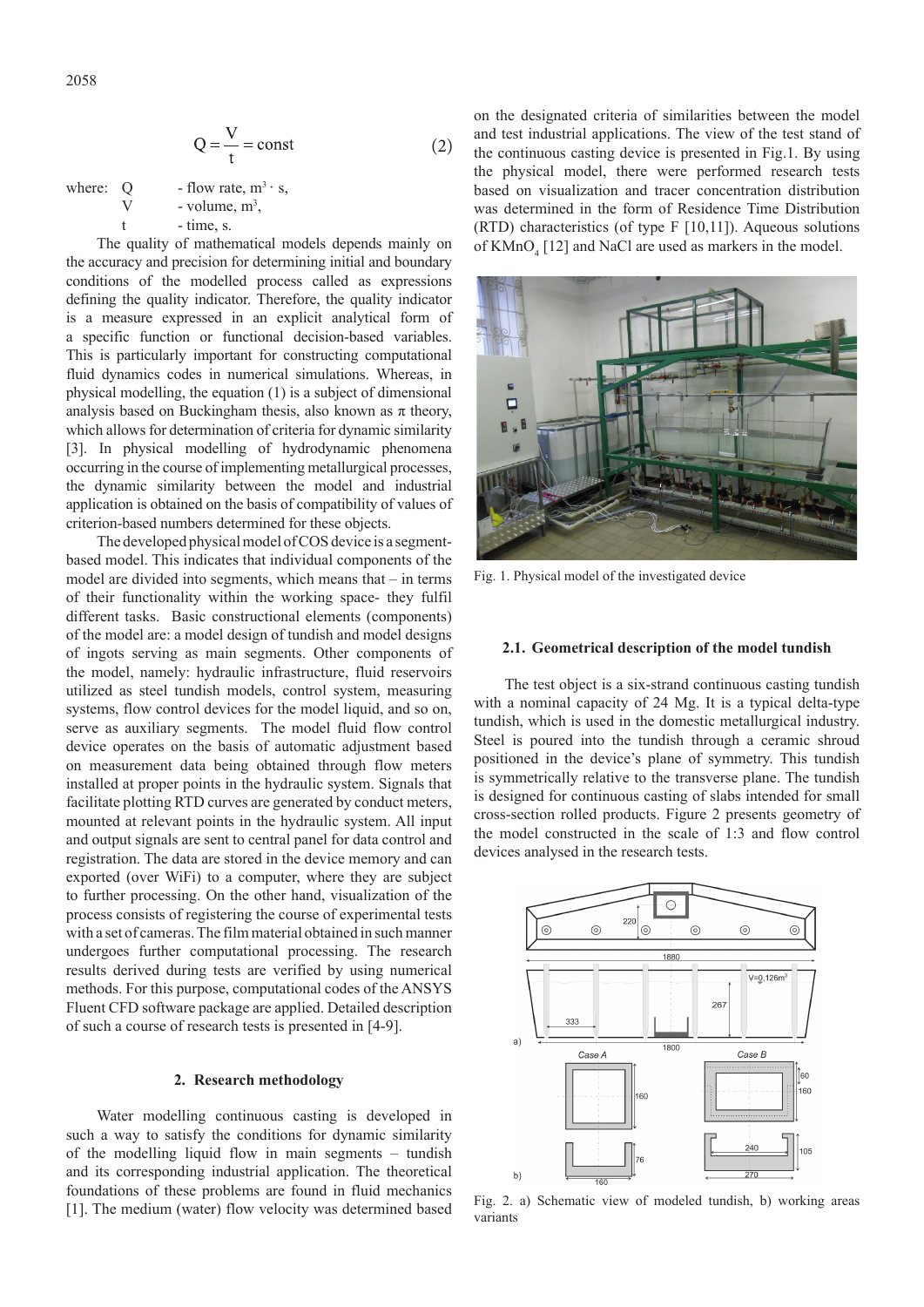#### **3. Validation with CFD**

The gathered experimental material was confronted with data from numerical simulations carried out under identical conditions. In order to perform direct comparison of results derived from numerical simulations and experiments, the marker concentration and times were converted into dimensionless characteristics, utilizing for this purpose appropriate recalculations [10]. Figure 3 presents dimensionless RTD characteristics of F type for experimental tests and numerical (CFD) simulations. Comparing the research test results with numerical simulations by using RTD graphs, it can be stated that they indicate good conformity. This proves correctness of the assumptions adopted for the research study.



Fig. 3. Results coming from water model and CFD - mixing-time characteristics for: a) Case A, b) Case B

The designated F curves (Fig. 3) also allow for quantitative assessment of the kinetics in stirring of the liquid steel according to the researched flow regulators of the tundish working area. Table 1 compares the designated values characterizing the kinetics in stirring of the liquid steel (sizes of transition zone) in the tested working area. The reference range was time period needed to obtain the maximum concentration values of 0.2 and 0.8. It was designated by taking into account the average theoretical length of residence time, which for the model amounted to 524 s and for the CFD tests 675 s.

Based on the analysis of the presented in Table 1 research results, a worth-noting fact was observed that despite a slight deterioration in the kinetics of the steering liquid steel in tundish (case B), intervals describing time needed for the marker to enter each nozzle of the tundish were equalized. In this case, the obtained convergence of results was also satisfactory and did not exceed  $\pm$  10%, which for industrial conditions is a sufficient accuracy.

# TABLE 1

Kinetics of steel mixing (transient zone)

| Tundish<br>configuration | Kinetics of steel mixing (transient zone) [s] |       |       |                 |
|--------------------------|-----------------------------------------------|-------|-------|-----------------|
|                          | Outlet                                        |       |       | average         |
|                          | No.1                                          | No.2  | No.3  | for the outlets |
| Water model              |                                               |       |       |                 |
| Case A                   | 745,8                                         | 710,8 | 679,9 | 712,2           |
| Case B                   | 781,5                                         | 785,5 | 808,7 | 792,3           |
| <b>CFD</b>               |                                               |       |       |                 |
| Case A                   | 850,5                                         | 830,3 | 789,8 | 823,5           |
| Case B                   | 891,0                                         | 904,5 | 891,0 | 897,8           |

Application of the  $(KMnO<sub>4</sub>)$  marker in the model allowed performing qualitative analysis – in the form of visualization study on liquid steel flow in the tundish. Figure 4 visualizes an exemplary flow of marker in the time of performing the experiment, being related to numerical simulation results.

Comparison of visualization research tests on liquid steel flow in the tundish performed by using water model with visualization gained from numerical simulation derived positive results too. There was observed similar flow pattern of the model liquid in both research methods.

### **4. Summary**

Hybrid modelling targeted for solving the same problem by using at least two techniques is a powerful research tool, which facilitates obtaining reliable results. Combining the physical model with numerical simulations is the best example for this. Obtaining convergent results in this type of research process demonstrates self-verification attributes. By applying interchangeably one or the other method, it allows for determining data, not able to be calculated with one method, needed for obtaining proper solution to problems. An example can be acquiring data for precise formulation of initial and boundary conditions of computational codes for numerical simulations derived from research tests based on physical modelling. Conversely, numerical calculations are a very important source of data required for proper